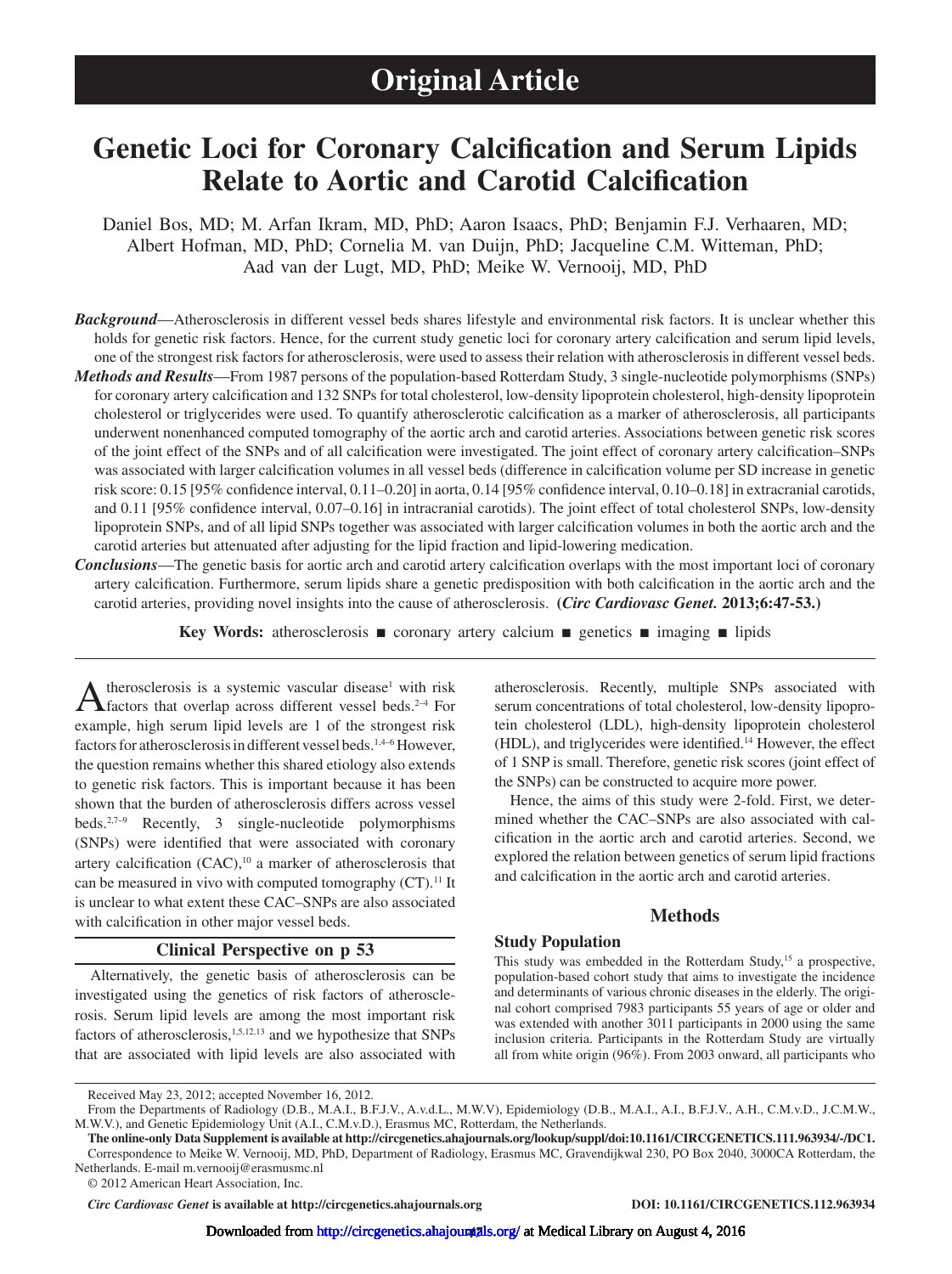completed a visit at the research center were invited to undergo CT of the aorta and carotid arteries (as part of a CT-imaging protocol measuring calcification in various vessel beds). In total, 2524 participants were scanned. Due to image artifacts, 2491 participants had a complete and suitable CT examination. Genotype data were present in 1987 of these participants, encompassing the current study population. These genetic data have undergone extensive quality checks, including identity-by-state clustering.16 Persons >3 SDs away from the population mean were excluded. Therefore, the population used in our analyses is ethnically homogenous with all persons from white origin. This study was approved by the institutional review board, and all participants gave informed consent.

#### **Genotyping**

Genotyping was performed as part of a large project on complex diseases.16 We used the Illumina HumanHap550 Duo BeadChip and the Illumina Infinium II HumanHap 610 Quad Arrays. All genotyping was done at the Human Genotyping Facility, Genetic Laboratory, Department of Internal Medicine, Erasmus MC, Rotterdam, the Netherlands. As described previously,<sup>16</sup> participant-specific quality controls included filters for call rate, heterozygosity, and number of mendelian errors per individual. SNP-specific quality controls included filters for call rate, minor allele frequency, Hardy-Weinberg equilibrium, and differential missingness by outcome or genotype (mishap test in PLINK, <http://pngu.mgh.harvard.edu/purcell/plink/>). For imputation, we used the Markov Chain Haplotyping (MaCH) package (<http://www.sph.umich.edu/csg/abecasis/MACH,>version 1.0.15 or 1.0.16 software). For each imputed SNP, quality of imputation was estimated as the ratio of the empirically observed dosage variance to the expected binomial dosage variance. For this study, we extracted data on 3 recently discovered CAC–SNPs<sup>10</sup> and 132 SNPs,<sup>14</sup> which have been related to serum concentrations of total cholesterol, LDL, HDL, and triglycerides (online-only Data Supplement Table I). Imputation quality (Rsq) was >0.90 (mean, 0.95) for the CAC–SNPs and >0.60 (mean, 0.96) for the lipid SNPs.

#### **CT Acquisition and Processing**

CT scans were acquired using a 16-slice (n=591) or 64-slice (n=1396) multidetector CT scanner (Somatom Sensation 16 or 64, Siemens, Forcheim, Germany). No contrast material was administered. To visualize calcification in the aortic arch, the extracranial carotid arteries, and the intracranial carotid arteries, we used a scan that reached from the aortic arch to the intracranial circulation (1 cm above the sella turcica). Detailed information regarding imaging parameters of the scan is described elsewhere.<sup>4</sup>

Calcification in the aortic arch and extracranial carotid artery was quantified with dedicated commercially available software (syngo CalciumScoring, Siemens, Germany) and expressed as calcium volume in cubic millimeters. The aortic arch was measured from the origin to the first centimeter of the common carotid arteries, the vertebral arteries, and the subclavian arteries beyond the origin of the vertebral arteries. The extracranial carotid arteries were measured at both sides within 3 cm proximal and distal of the bifurcation.<sup>4</sup> The intracranial internal carotid artery comprised the horizontal segment of the petrous internal carotid artery to the top of the internal carotid artery. Automatic calcification quantification in this region was not feasible because of the close relation between arterial calcification and the skull. A detailed description of the manual measurement of calcification in this region can be found elsewhere.<sup>8</sup> Briefly, after delineating calcification manually in every consecutive multidetector CT slice, the volume of the intracranial carotid artery calcification was calculated by multiplying the number of pixels above the threshold of 130 Hounsfield units $17$  with the pixel size and the slice increment.

## **Assessment of Serum Lipid Levels and Other Cardiovascular Risk Factors**

Serum total cholesterol, HDL, and triglyceride concentrations were determined using an automated enzymatic procedure (Hitachi

analyzer, Roche Diagnostics, Washington, DC).<sup>4</sup> The use of lipidlowering drugs was assessed by interview. These measurements were performed before the CT examination (mean interval, 4.6±0.6 years). LDL was calculated from these 3 parameters using the Friedewald formula.18 Because this formula does not apply when the triglyceride concentration exceeds 4.51 mmol/L, we could not calculate the LDL concentration in these participants (n=23).

Information on other cardiovascular risk factors was obtained during a home interview and a visit at the research center around the same time as the CT examination.<sup>15</sup> These risk factors included the body mass index, systolic and diastolic blood pressure, the use of blood pressure–lowering medication, diabetes mellitus, and smoking status.4

#### **Statistical Analysis**

We constructed genetic risk scores<sup>19</sup> for the joint effect of the CAC– SNPs and for the joint effect of the lipid SNPs (52 SNPs for total cholesterol, 47 SNPs for HDL, 37 SNPs for LDL, and 32 SNPs for triglycerides, obtained from Supplementary Table 2 of the GWAS on serum lipids) $14$  by summing the number of calcium-increasing or lipid-increasing alleles (lipid-decreasing alleles for HDL) weighted by the reported effect estimate of each CAC–SNP<sup>10</sup> or lipid SNP.<sup>14</sup> Next, for the construction of weighted genetic risk score for the joint effect of all lipid SNPs, we assigned weighting factors to the different components that were derived from the Friedewald equation ([total cholesterol =  $LDL+HDL+[0.45\times triglycerides])$ .<sup>18</sup> After this, total cholesterol got a weighting factor of 2.45, LDL and HDL of 1, and triglycerides of 0.45. We calculated the score and divided by 4.9 (2.45+1.0+1.0+0.45). Similarly, we calculated a weighted genetic risk score for the joint effect of lipid SNPs, exclusive of total cholesterol  $(1.0$  [LDL]+1.0 [HDL]+0.45 [triglycerides]  $\div$  2.45). Additionally, we created quartiles of the weighted compound genetic risk scores. It is important to note that SNPs were allowed to overlap across the risk scores to take into account their pleiotropic effect.

As calcification volumes were positively skewed and non-normally distributed, we used natural log-transformed values and added 1 mm<sup>3</sup> to the nontransformed values  $(Ln[calcification volume +1.0 mm<sup>3</sup>])$ to deal with participants with a calcium score of zero. Correlations between calcification volumes across vessel beds were assessed using the Spearman correlation test.

We used linear regression to assess the association between the joint effect of the CAC–SNPs and calcification volume (model 1). In addition, we investigated the associations for the individual CAC–SNPs separately using stepwise linear regression to determine whether all 3 SNPs are relevant for calcification in the different vessel beds. Analyses were additionally adjusted for age, sex, and cardiovascular risk factors (body mass index, systolic and diastolic blood pressure, blood pressure–lowering medication, diabetes mellitus, total cholesterol, lipid-lowering medication, and smoking status; model 2).

Next, we explored associations between the joint effect of the lipid SNPs per lipid fraction and the genetic risk scores for all SNPs with calcification volume using linear regression (model 1). These analyses were additionally adjusted for age, sex, and the following cardiovascular risk factors: body mass index, systolic and diastolic blood pressure, use of blood pressure–lowering medication, diabetes mellitus, and smoking status (model 2). Model 3 was additionally adjusted for the respective serum lipid concentration and use of lipidlowering medication. Next, linear regression was used to test trends over the calcification quartiles. Finally, we additionally investigated whether adding a quadratic term for age improved the model fit, but this showed no effect and, therefore, is not further reported on in the results.

Associations among serum concentrations of total cholesterol, HDL, LDL, triglycerides, and calcification volume, adjusted for age, sex, and the use of lipid-lowering medication, were also assessed with linear regression. IBM SPSS Statistics version 20 (International Business Machines Corporation, Armonk, NY) was used for statistical analyses.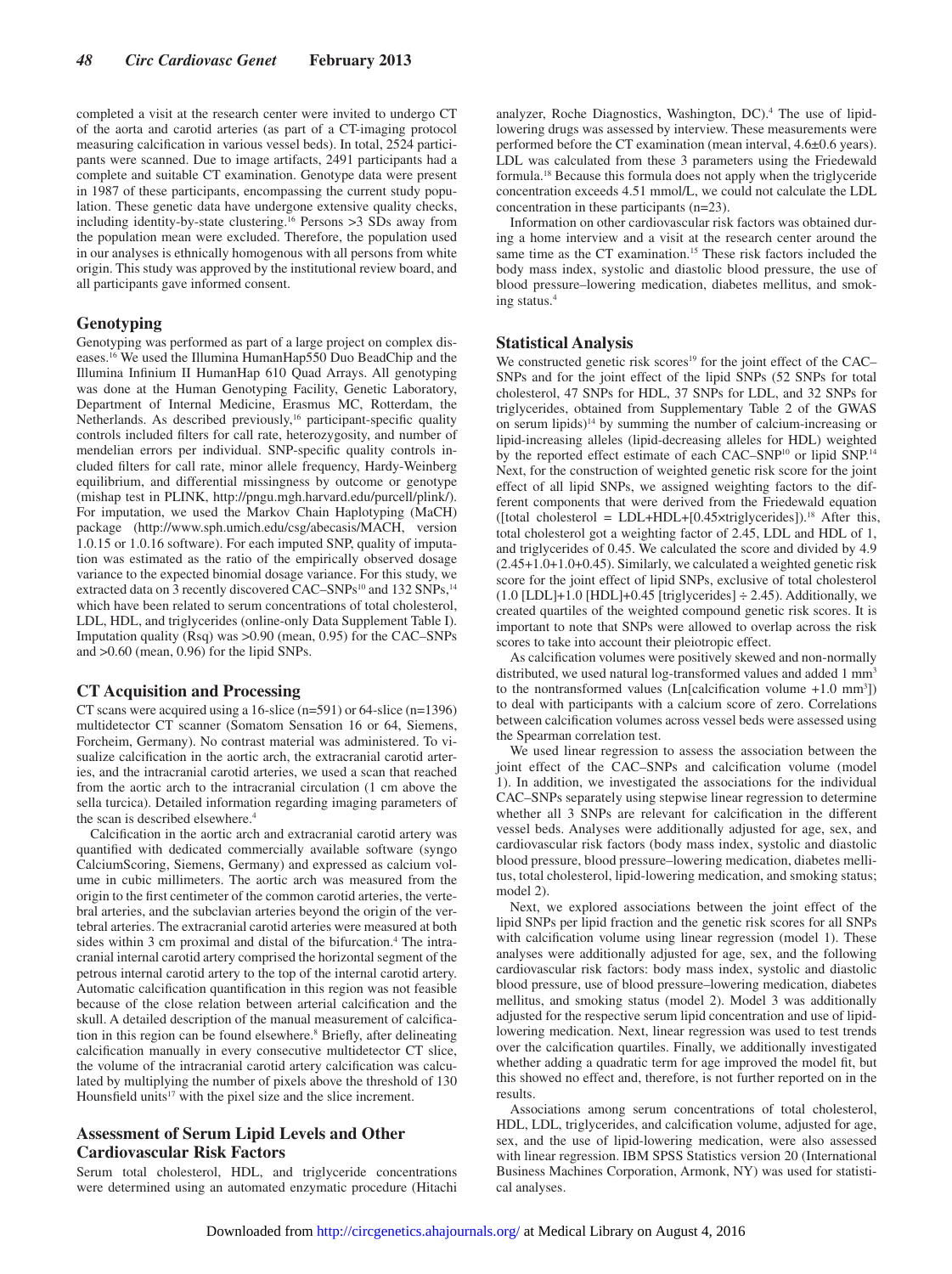|  | Table 1. |  |  |  | <b>Population Characteristics</b> |
|--|----------|--|--|--|-----------------------------------|
|--|----------|--|--|--|-----------------------------------|

| Variable                                                           | $n = 1987$         |
|--------------------------------------------------------------------|--------------------|
| Women                                                              | 991 (49.9)         |
| Age, y                                                             | $69.8 + 6.8$       |
| BMI, $kg/m2$                                                       | $27.6 \pm 3.9$     |
| Smoking (ever)                                                     | 1351 (68.0)        |
| Systolic blood pressure, mm Hg                                     | $146.7 + 20.4$     |
| Diastolic blood pressure, mm Hq                                    | $80.1 \pm 10.9$    |
| Use of blood pressure–lowering medication                          | 793 (39.9)         |
| Diabetes mellitus                                                  | 213 (10.7)         |
| Serum total cholesterol, mmol/L                                    | $5.79 \pm 0.96$    |
| Serum HDL cholesterol, mmol/L                                      | $1.38 \pm 0.37$    |
| Serum LDL cholesterol, mmol/L                                      | $3.72 \pm 0.88$    |
| Serum triglycerides, mmol/L                                        | $1.51 \pm 0.67$    |
| Use of lipid-lowering medication                                   | 268 (13.5)         |
| Aortic arch calcification volume, mm <sup>3*</sup>                 | 265.5 (44.2-924.7) |
| Extracranial carotid artery calcification volume, mm <sup>3*</sup> | 25.9 (0.0-125.9)   |
| Intracranial carotid artery calcification volume, mm <sup>3*</sup> | 45.9 (8.0-148.1)   |

Values are mean±SD for continuous variables and number (%) for dichotomous variables. BMI indicates body mass index; HDL, high-density lipoprotein; and LDL, low-density lipoprotein.

\*Median with interquartile range.

## **Results**

Table 1 shows the characteristics of the study population (onlineonly Data Supplement Table II also depicts these characteristics for the source population, from which the present study population was derived). The mean age at the time of the CT scan was 69.8±6.8, and 49.9% were women. Of all participants, 7.9% had a zero calcium score for the aortic arch, 26.1% for the extracranial carotid arteries, and 16.9% for the intracranial carotid arteries. Correlations between calcification in the 3 vessel beds are shown in online-only Data Supplement Table III.<sup>8,9</sup>

Associations for the CAC–SNPs, the joint effect of the CAC–SNPs with the calcification volume in the different vessel beds are shown in Table 2. The genetic risk score of the CAC–SNPs was significantly related to calcification in all 3 vessel beds (Table 2) but attenuated after additional adjustment for age, sex, and cardiovascular risk factors (Table 2, model 2). When we investigated the associations for each CAC–SNP separately and calcification volume, rs1333049 was strongly associated with calcification in the aortic arch and the extracranial and intracranial carotid arteries (difference in calcification volume per SD increase in risk allele: 0.05 [95% confidence interval [CI], 0.01–0.09], 0.08 [95% CI, 0.04–0.13], and 0.12 [95% CI, 0.08–0.16], respectively; Table 2). These associations remained after additional adjustments for age, sex, and cardiovascular risk factors (Table 2, model 2).

Table 3 depicts associations between genetic risk scores of the lipid SNPs per fraction and calcification volumes in the different vessel beds. The joint effect of total cholesterol SNPs was significantly associated with larger calcification volume in all 3 vessel beds, and these associations remained after additional adjustment for cardiovascular risk factors (model 2; difference in calcification volume per SD increase in genetic risk score: 0.05 [95% CI, 0.01–0.09] for the aortic arch, 0.06 [95% CI, 0.02–0.10] for the extracranial carotid arteries, and 0.06 [95% CI, 0.02–0.10] for the intracranial carotid arteries). The joint effect of LDL SNPs was associated with larger calcification volume in the aortic arch and the extracranial carotid arteries, whereas the joint effect of HDL SNPs was only associated with calcification in the extracranial carotid arteries (difference in calcification volume per SD increase in genetic risk score: 0.07 [95% CI, 0.03–0.11]). The joint effect of triglyceride SNPs was solely associated with larger calcification volume in the extracranial carotid arteries. We additionally adjusted for the respective serum lipid fraction and the use of lipid-lowering medication

|  | Table 2. Associations of SNPs for Coronary Artery Calcium With Calcification in Other Vessel Beds |  |  |  |  |  |
|--|---------------------------------------------------------------------------------------------------|--|--|--|--|--|
|--|---------------------------------------------------------------------------------------------------|--|--|--|--|--|

|                        | Aortic Arch              |         |     | <b>Extracranial Carotid</b> |         |        | Intracranial Carotid   |         |     |
|------------------------|--------------------------|---------|-----|-----------------------------|---------|--------|------------------------|---------|-----|
|                        | Calcification            | P       | %EV | Calcification               | P       | $%$ EV | Calcification          | P       | %EV |
| Model 1                |                          |         |     |                             |         |        |                        |         |     |
| GRS of CAC-SNPs*       | $0.15(0.11)$ to $0.20$ ) | < 0.001 | 2.3 | $0.14$ (0.10 to 0.18)       | < 0.001 | 2.0    | $0.11$ (0.07 to 0.16)  | < 0.001 | 1.3 |
| rs1333049 <sup>+</sup> | 0.05(0.01 to 0.09)       | 0.027   | 0.2 | $0.08$ (0.04 to 0.13)       | < 0.001 | 0.7    | $0.12$ (0.08 to 0.16)  | < 0.001 | 1.4 |
| rs9349379±             | $0.03$ (-0.01 to 0.08)   | 0.172   | 0.1 | $0.03$ (-0.02 to 0.07)      | 0.201   | 0.1    | $0.02$ (-0.02 to 0.07) | 0.331   | 0.0 |
| rs2026458‡             | $0.02$ (-0.03 to 0.06)   | 0.397   | 0.0 | $0.02$ (-0.03 to 0.06)      | 0.516   | 0.0    | $0.01$ (-0.03 to 0.06) | 0.583   | 0.0 |
| Model 2                |                          |         |     |                             |         |        |                        |         |     |
| GRS of CAC-SNPs*       | $0.01$ (-0.03 to 0.06)   | 0.525   | 0.0 | $0.04$ (0.00 to 0.08)       | 0.068   | 0.1    | $0.00$ (-0.04 to 0.04) | 0.968   | 0.0 |
| rs1333049+             | $0.04$ (0.00 to 0.08)    | 0.059   | 0.1 | $0.07$ (0.03 to 0.11)       | < 0.001 | 0.5    | $0.11$ (0.07 to 0.15)  | < 0.001 | 1.2 |
| rs9349379±             | $0.03$ (-0.01 to 0.07)   | 0.114   | 0.1 | $0.03$ (-0.01 to 0.07)      | 0.102   | 0.1    | $0.03$ (-0.01 to 0.07) | 0.120   | 0.1 |
| rs2026458‡             | $0.02$ (-0.02 to 0.06)   | 0.304   | 0.0 | $0.02$ (-0.02 to 0.06)      | 0.319   | 0.0    | $0.02$ (-0.02 to 0.06) | 0.341   | 0.0 |

Values represent differences in standardized calcification volumes (Ln[calcification volume +1.0 mm3)) with 95% confidence intervals per SD increase for the genetic risk score (GRS) of CAC–SNPs and per SD increase in risk allele for each SNP separately. Model 1: unadjusted. Model 2: adjusted for age, sex, and cardiovascular risk factors (body mass index, systolic and diastolic blood pressure, blood pressure–lowering medication, diabetes mellitus, total cholesterol, lipid-lowering medication, and smoking status). %EV indicates percent explained variance; CAC, coronary artery calcification; and SNP, single-nucleotide polymorphism.

\*Based on weighted sum of the number of risk alleles of 3 SNPs for coronary artery calcium.

†SNP rs1333049 is located on chromosome 9 near CDKN2B, with coded allele frequency of 0.46 (coded allele: C).

‡SNPs rs9349379 and rs2026458 are both located on chromosome 6 near PHACTR1, with coded allele frequencies of 0.61 and 0.44 (coded alleles: A and T).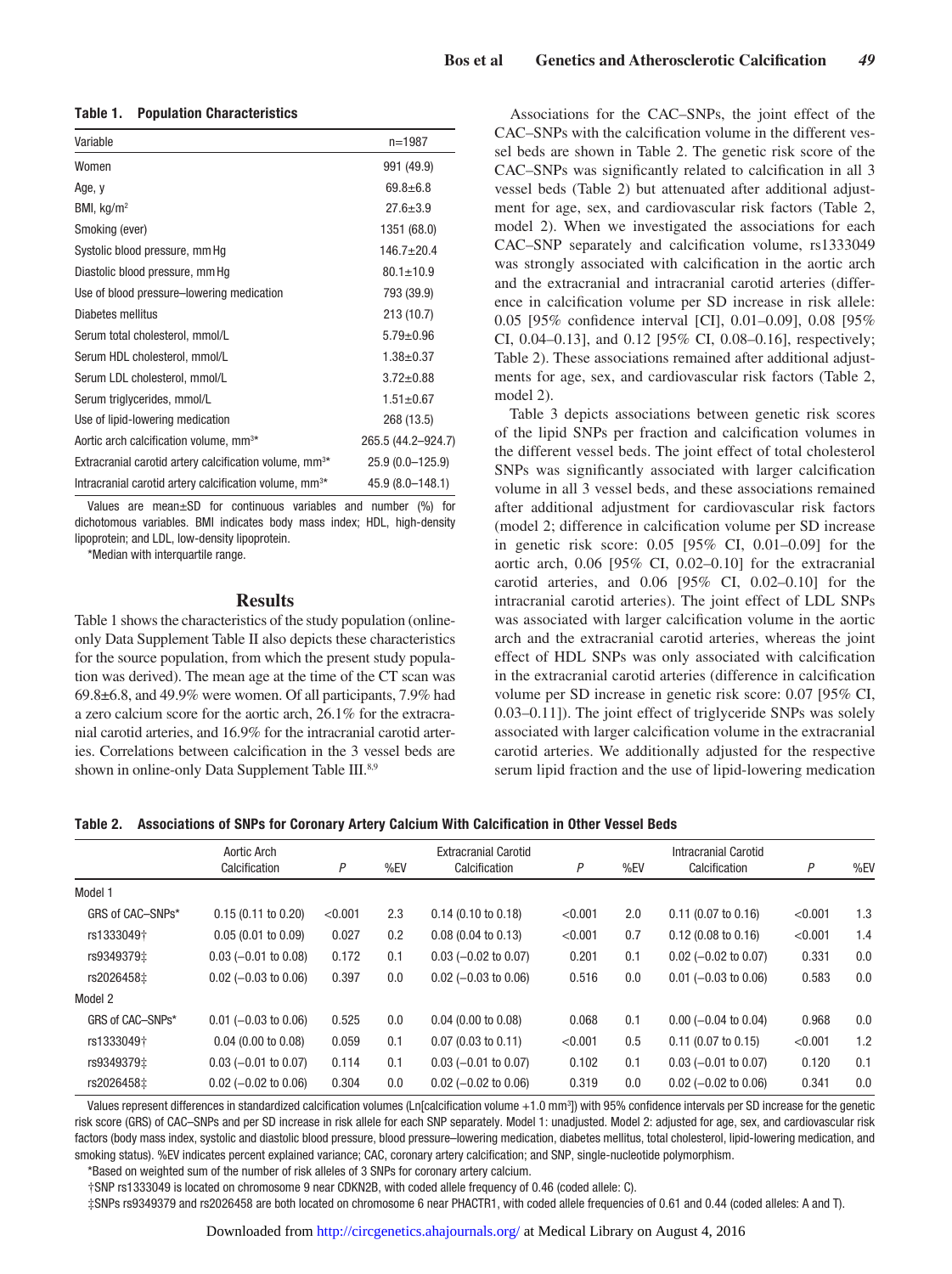|                          |                                 |       |     | <b>Extracranial Carotid</b> |         |        | Intracranial Carotid            |       |        |
|--------------------------|---------------------------------|-------|-----|-----------------------------|---------|--------|---------------------------------|-------|--------|
| GRS*                     | Aortic Arch Calcification       | P     | %EV | Calcification               | P       | $%$ EV | Calcification                   | P     | $%$ EV |
| Model 1                  |                                 |       |     |                             |         |        |                                 |       |        |
| <b>Total cholesterol</b> | $0.07$ (0.02 to 0.11)           | 0.003 | 0.4 | $0.07$ (0.03 to 0.12)       | 0.002   | 0.5    | $0.07$ (0.02 to 0.11)           | 0.004 | 0.4    |
| <b>LDL</b> cholesterol   | $0.07$ (0.03 to 0.12)           | 0.002 | 0.5 | $0.08$ (0.04 to 0.12)       | < 0.001 | 0.6    | 0.05(0.00 to 0.09)              | 0.046 | 0.2    |
| <b>HDL</b> cholesterol   | $0.04 (-0.01 \text{ to } 0.08)$ | 0.081 | 0.2 | $0.07$ (0.03 to 0.11)       | 0.002   | 0.5    | $0.03$ (-0.01 to 0.07)          | 0.183 | 0.1    |
| <b>Triglycerides</b>     | $0.04 (-0.01 \text{ to } 0.08)$ | 0.094 | 0.1 | 0.06(0.01 to 0.10)          | 0.010   | 0.3    | $0.04 (-0.01 \text{ to } 0.08)$ | 0.121 | 0.1    |
| Model 2                  |                                 |       |     |                             |         |        |                                 |       |        |
| <b>Total cholesterol</b> | 0.05(0.01 to 0.09)              | 0.009 | 0.3 | $0.06$ (0.02 to 0.10)       | 0.005   | 0.3    | $0.06$ (0.02 to 0.10)           | 0.008 | 0.3    |
| <b>LDL</b> cholesterol   | $0.06$ (0.02 to 0.10)           | 0.005 | 0.3 | $0.07$ (0.03 to 0.11)       | 0.002   | 0.4    | $0.04$ (0.00 to 0.08)           | 0.080 | 0.1    |
| <b>HDL</b> cholesterol   | $0.03$ (-0.01 to 0.07)          | 0.109 | 0.1 | $0.06$ (0.02 to 0.10)       | 0.003   | 0.3    | $0.03$ (-0.02 to 0.07)          | 0.204 | 0.1    |
| <b>Triglycerides</b>     | $0.01$ (-0.03 to 0.05)          | 0.531 | 0.0 | $0.04$ (0.00 to 0.08)       | 0.053   | 0.1    | $0.02$ (-0.02 to 0.06)          | 0.409 | 0.0    |
| Model 3                  |                                 |       |     |                             |         |        |                                 |       |        |
| <b>Total cholesterol</b> | $0.02$ (-0.02 to 0.06)          | 0.406 | 0.0 | $0.01$ (-0.04 to 0.05)      | 0.775   | 0.0    | $0.02$ (-0.03 to 0.06)          | 0.404 | 0.0    |
| <b>LDL</b> cholesterol   | $0.02$ (-0.03 to 0.06)          | 0.458 | 0.1 | $0.02$ (-0.02 to 0.06)      | 0.393   | 0.1    | $0.00$ (-0.04 to 0.05)          | 0.907 | 0.0    |
| <b>HDL</b> cholesterol   | $0.01$ (-0.03 to 0.05)          | 0.596 | 0.0 | 0.05(0.01 to 0.10)          | 0.011   | 0.3    | $0.02$ (-0.02 to 0.06)          | 0.316 | 0.1    |
| <b>Triglycerides</b>     | $-0.01$ ( $-0.05$ to 0.04)      | 0.791 | 0.0 | $0.02$ (-0.03 to 0.06)      | 0.426   | 0.0    | $0.01$ (-0.03 to 0.05)          | 0.686 | 0.0    |

**Table 3. Genetic Risk Scores for Lipid Fractions and Calcification in Different Vessel Beds**

Values represent differences in standardized calcification volumes (Ln[calcification volume +1.0 mm3]) with 95% confidence intervals per SD increase in the genetic risk score (GRS) of each lipid fraction. Model 1: unadjusted. Model 2: adjusted for age, sex, and cardiovascular risk factors (body mass index, systolic and diastolic blood pressure, blood pressure–lowering medication, diabetes mellitus, and smoking status). Model 3: as model 2, additionally adjusted for the respective serum lipid concentration and use of lipid-lowering medication. %EV indicates percent explained variance; HDL, high-density lipoprotein; and LDL, low-density lipoprotein.

\*Based on weighted sum of the number of risk alleles of 52 single-nucleotide polymorphisms for total cholesterol, 37 single-nucleotide polymorphisms for LDL cholesterol, 47 single-nucleotide polymorphisms for HDL cholesterol, and 32 single-nucleotide polymorphisms for triglycerides.

to investigate whether serum lipid concentrations (and the use of lipid-lowering medication) are intermediates in the pathway from genetics to atherosclerosis (Table 3, model 3). Now, all associations between the different genetic risk scores and atherosclerotic calcification in the 3 vessel beds attenuated. Only the association between the genetic risk score for the HDL SNPs and extracranial carotid artery calcification remained significant (difference in calcification volume per SD increase in genetic risk score: 0.05 [95% CI,  $0.01 - 0.10$ ]).

The joint effect of LDL, HDL, and triglyceride SNPs together was significantly associated with calcification in the 3 vessel beds (difference in calcification volume per SD increase in genetic risk score: 0.07 [95% CI, 0.03–0.11] for the aortic arch, 0.10 [95% CI, 0.05–0.14] for the extracranial carotid arteries, and 0.05 [95% CI,0.01–0.10] for the intracranial carotid arteries; online-only Data Supplement Table IV). When total cholesterol SNPs were added, these associations became slightly stronger (online-only Data Supplement Table IV). Figure 1A–1C demonstrates the relation between quartiles of the genetic risk score involving all lipid SNPs and calcification volume in all vessel beds.

Associations between the different serum lipid levels and calcification in the various vessel beds are shown in online-only Data Supplement Table V. Furthermore, the relation between the genetic risk scores of the total cholesterol, LDL, HDL, and triglyceride SNPs and the respective serum lipid concentrations are presented in online-only Data Supplement Table VI. The genetic risk scores per lipid fraction were, as expected, associated with the corresponding serum concentrations.

# **Discussion**

In a large sample of community-dwelling older persons, we found genetic risk factors for atherosclerosis across vessel beds. More specifically, we found that previously discovered SNPs for CAC are also jointly associated with calcification in the aortic arch, extracranial, and intracranial carotid arteries. Furthermore, genetic loci for serum lipids are related with calcification in both the aortic arch and the carotid arteries.

We found a relation between the genetic risk score of CAC–SNPs and larger calcification volume in the aortic arch and the extracranial and intracranial carotid arteries. However, the strength of the associations differed across the vessel beds, and, moreover, the percent explained variance of the risk score for calcification also differed. Interestingly, the percent explained variance of the genetic risk score of CAC–SNPs ranged from 1.3% to 2.3% for calcification. When adjusting for cardiovascular risk factors, both the association and the amount of variance explained attenuated. Of the 3 separate CAC–SNPs, only rs1333049 was, significantly and independently of other cardiovascular risk factors, related to atherosclerotic calcification. Again, this association varied in strength across vessel beds. Possibly, differences in pathophysiology of atherosclerosis per vessel bed play a role here.20 These findings also fit previous findings that correlations for atherosclerotic calcification in different vessel beds are only moderate.<sup>2,8,9</sup> This could indicate that, although atherosclerosis is a systemic disease, various factors play a different role in the development of it across vessel beds. We note, however, that given the relatively small sample size of the current study, some care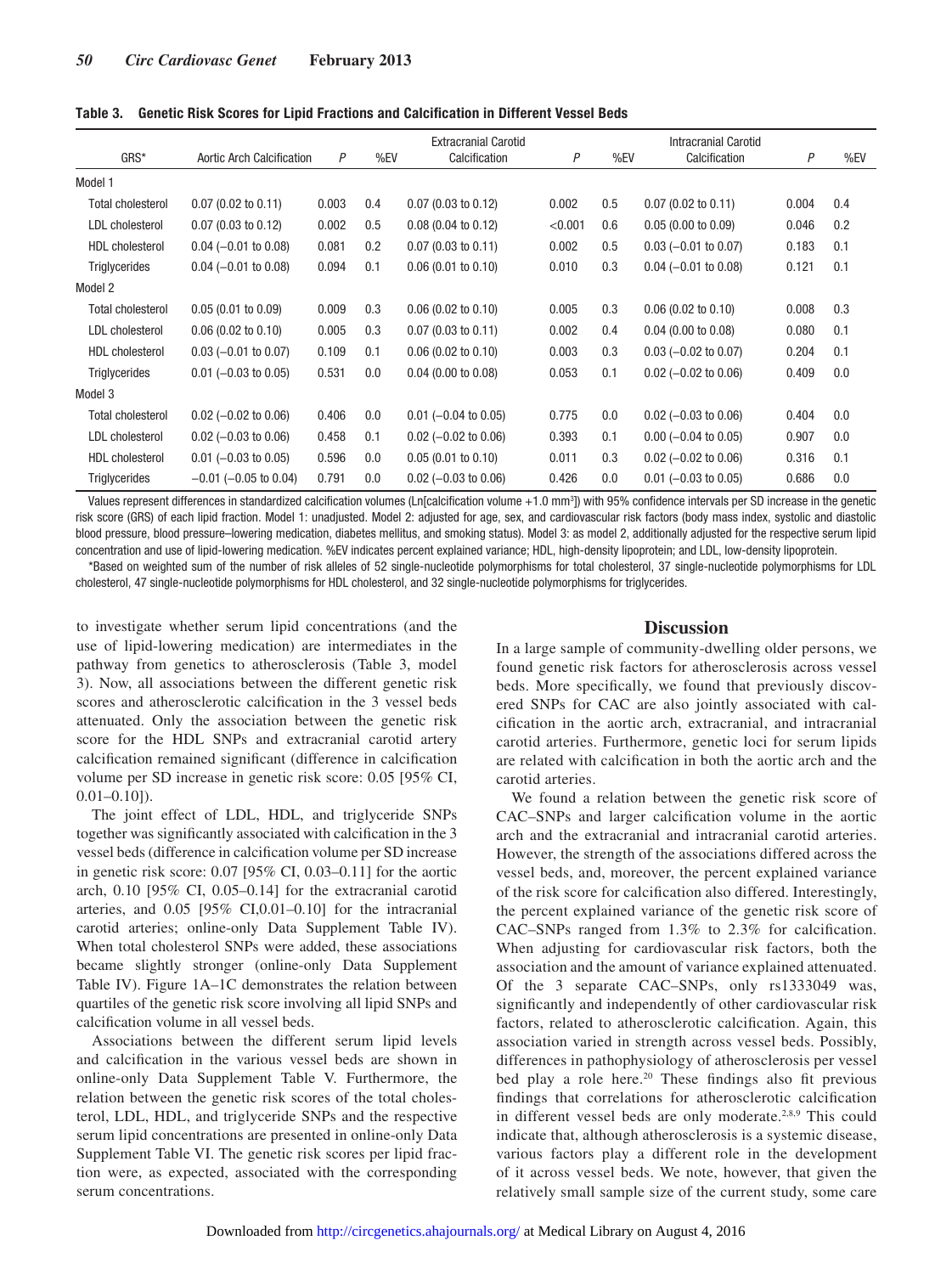

**Figure 1.** Joint effect of all lipid single-nucleotide polymorphisms (SNPs) and calcification in different vessel beds. In all 3 panels (**A**–**C**), the quartiles of the weighted genetic risk score of the joint effect of all lipid SNPs are displayed on the *x* axis. Values of *y* represent differences in standardized aortic calcification volume, extracranial carotid calcification volume, and intracranial carotid calcification volume. The left column of quartiles (circles) represents the joint effect of high-density lipoprotein (HDL), low-density lipoprotein (LDL), and triglyceride SNPs. The right column (triangles) represents the joint effect of HDL, LDL, triglyceride, and total cholesterol SNPs. Adjusted for age and sex. Probability values for linear trends per compound score are displayed.

should be taken in interpreting the variation in associations across vessel beds.

We found that the genetic risk scores of total cholesterol SNPs and LDL SNPs were most prominently associated with larger calcification volumes in all vessel beds. This finding is in line with another study, $14$  which described that only several SNPs that coded for LDL were associated with coronary artery disease. Furthermore, we found that the joint effect of all LDL, HDL, and triglyceride SNPs was associated with calcification volume in all vessel beds. These associations became stronger when total cholesterol was included in the genetic risk score. Most likely, part of this can be explained by the pleiotropic effect of the SNPs. However, we acknowledge that it remains difficult to discern with full reliability a pleiotropic effect of a SNP from an effect merely driven by the intercorrelation of fractions. Nevertheless, despite strong correlations across lipid fractions, not all SNPs for a certain fraction also relate with other fractions. This indicates that those SNPs that do relate with  $>1$  fraction have a good likelihood of being pleiotropic.

As with the associations between CAC–SNPs and calcification, we also found differences in the strength of the associations between the genetic risk scores for the lipids and calcification across the vessel beds. This again suggests differences in the cause of atherosclerosis in different vessel beds.

The associations between the genetic risk score of total cholesterol SNPs, the genetic risk score of LDL SNPs, and calcification did not change after adjustment for other cardiovascular risk factors but only after additional adjustment for the serum lipid fraction and the use of lipid-lowering medication. This finding strengthens the hypothesis that serum lipid levels are intermediates in the causal pathway between genes and atherosclerosis.

In contrast, the results for the genetic risk scores of HDL SNPs and for the triglyceride SNPs were less unequivocal. Interestingly, we found a prominent association between the genetic risk score of HDL SNPs (lower serum HDL level) and calcification in the extracranial carotid artery. This association even remained after additional adjustment for the lipid fraction and the use of lipid-lowering medication. Like for this genetic risk score of HDL SNPs, we found an association between the genetic risk score of triglyceride SNPs and extracranial carotid artery calcification only, but this association attenuated after adjustment for age, sex, and serum lipid level. These findings fit the notion that HDL and especially triglycerides are more environmental/lifestyle-dependent (ie, alcohol consumption, obesity, sedentary lifestyle) lipid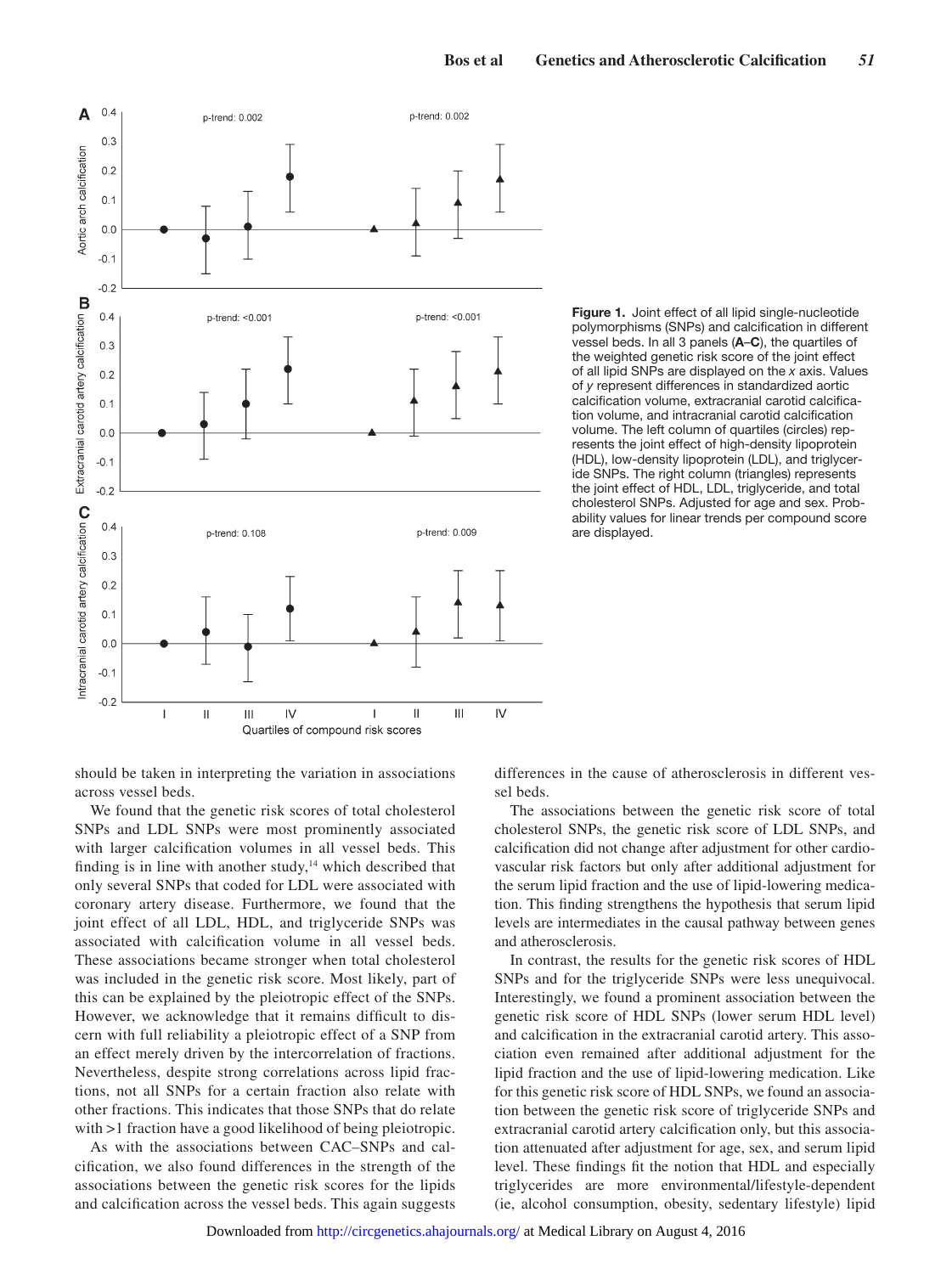fractions.21,22 Data on the relation among HDL, triglycerides, and carotid atherosclerosis are scarce and inconclusive. A systematic review showed that lower values of HDL were associated with a higher risk of carotid atherosclerosis.23 Our finding that the HDL genetic risk score is associated with extracranial carotid artery calcification underlines this observation, but further investigation of this relation in larger samples is necessary. However, both the genetic risk scores for triglycerides and HDL were not associated with aortic arch or intracranial carotid artery atherosclerosis, which is in line with a recent finding that a genetic risk score for HDL was not associated with myocardial infarction.<sup>24</sup> Based on our findings, we hypothesize that genetic variants which are associated with higher HDL serum concentrations may not be automatically associated with less atherosclerosis in these vessel beds. This, in turn, suggests that different lipid fractions could play different roles in the cause of atherosclerosis in different vessel beds.

Strengths of our study include the assessment of 3 major vessel beds with the same diagnostic tool (CT) and the fact that we built our genetic risk scores on previous studies. A major advantage of the CT-based calcium scoring is that it provides an accurate measurement of the amount of calcification, and different vessel beds can be measured in 1 session. Several considerations should also be discussed, of which the first is the fact that we used only lipid SNPs, 1 of the strongest determinants for atherosclerosis and calcification,<sup>1,4</sup> and that the effect of other cardiovascular risk factors on calcification is thus not taken into account. Second, we have to note that any negative findings can be due to the relatively small sample size. Another consideration is that calcification is only a part of the atherosclerotic plaque. With CT it is not possible to visualize the complete extent of the noncalcified atherosclerotic plaque. Strong evidence nonetheless suggests that calcification volume is an adequate measure for the total underlying plaque burden.<sup>11,25</sup>

## **Conclusions**

We found that genetic risk factors for atherosclerosis overlap across vessel beds. More specifically, the genetic basis for aortic arch and carotid artery calcification overlaps with the most important loci of CAC. Furthermore, serum lipids share a genetic predisposition with both calcification in the aortic arch and the carotid arteries, providing novel insights into the cause of atherosclerosis.

#### **Sources of Funding**

The Rotterdam Study is supported by the Erasmus MC and Erasmus University Rotterdam, the Netherlands Organization for Scientific Research, the Netherlands Organization for Health Research and Development, the Research Institute for Diseases in the Elderly, the Netherlands Genomics Initiative, the Ministry of Education, Culture and Science, the Ministry of Health, Welfare and Sports, the European Commission (DG XII), and the Municipality of Rotterdam. Drs van der Lugt and Vernooij were supported by an Alzheimer's Association grant (NIRG-08-91391/ NIRG-09-13168). Dr Witteman was supported by a grant from the Netherlands Organization for Scientific Research and the Netherlands Organization for Health Research and Development (Vici 918.76.619). Dr Ikram was supported by a grant (2009B102) from the Netherlands Heart Foundation.

None.

# **Disclosures**

## **References**

- 1. Stary HC, Chandler AB, Dinsmore RE, Fuster V, Glagov S, Insull W Jr, et al. A definition of advanced types of atherosclerotic lesions and a histological classification of atherosclerosis: a report from the Committee on Vascular Lesions of the Council on Arteriosclerosis, American Heart Association. *Circulation*. 1995;92:1355–1374.
- 2. Allison MA, Criqui MH, Wright CM. Patterns and risk factors for systemic calcified atherosclerosis. *Arterioscler Thromb Vasc Biol*. 2004;24:331–336.
- 3. Newman AB, Naydeck BL, Sutton-Tyrrell K, Feldman A, Edmundowicz D, Kuller LH. Coronary artery calcification in older adults to age 99: prevalence and risk factors. *Circulation*. 2001;104:2679–2684.
- 4. Odink AE, van der Lugt A, Hofman A, Hunink MG, Breteler MM, Krestin GP, et al. Risk factors for coronary, aortic arch and carotid calcification: the Rotterdam Study. *J Hum Hypertens*. 2010;24:86–92.
- 5. Goldberg IJ, Eckel RH, McPherson R. Triglycerides and heart disease: still a hypothesis? *Arterioscler Thromb Vasc Biol*. 2011;31:1716–1725.
- 6. Santos RD, Nasir K. Insights into atherosclerosis from invasive and noninvasive imaging studies: should we treat subclinical atherosclerosis? *Atherosclerosis*. 2009;205:349–356.
- 7. Allison MA, Hsi S, Wassel CL, Morgan C, Ix JH, Wright CM, et al. Calcified atherosclerosis in different vascular beds and the risk of mortality. *Arterioscler Thromb Vasc Biol*. 2012;32:140–146.
- 8. Bos D, Ikram MA, Elias-Smale SE, Krestin GP, Hofman A, Witteman JC, et al. Calcification in major vessel beds relates to vascular brain disease. *Arterioscler Thromb Vasc Biol*. 2011;31:2331–2337.
- 9. Odink AE, van der Lugt A, Hofman A, Hunink MG, Breteler MM, Krestin GP, et al. Association between calcification in the coronary arteries, aortic arch and carotid arteries: the Rotterdam study. *Atherosclerosis*. 2007;193:408–413.
- 10. O'Donnell CJ, Kavousi M, Smith AV, Kardia SL, Feitosa MF, Hwang SJ, et al. Genome-wide association study for coronary artery calcification with follow-up in myocardial infarction. *Circulation*. 2011;124:2855–2864.
- 11. Sangiorgi G, Rumberger JA, Severson A, Edwards WD, Gregoire J, Fitzpatrick LA, et al. Arterial calcification and not lumen stenosis is highly correlated with atherosclerotic plaque burden in humans: a histologic study of 723 coronary artery segments using nondecalcifying methodology. *J Am Coll Cardiol*. 1998;31:126–133.
- 12. Lavoie A, Uno K, Bayturan O, Nicholls SJ. Findings of clinical trials that evaluate the impact of medical therapies on progression of atherosclerosis. *Curr Med Res Opin*. 2010;26:745–751.
- 13. Lee JM, Choudhury RP. Atherosclerosis regression and high-density lipoproteins. *Expert Rev Cardiovasc Ther*. 2010;8:1325–1334.
- 14. Teslovich TM, Musunuru K, Smith AV, Edmondson AC, Stylianou IM, Koseki M, et al. Biological, clinical and population relevance of 95 loci for blood lipids. *Nature*. 2010;466:707–713.
- 15. Hofman A, van Duijn CM, Franco OH, Ikram MA, Janssen HL, Klaver CC, et al. The Rotterdam Study: 2012 objectives and design update. *Eur J Epidemiol*. 2011;26:657–686.
- 16. Ikram MA, Seshadri S, Bis JC, Fornage M, DeStefano AL, Aulchenko YS, et al. Genomewide association studies of stroke. *N Engl J Med*. 2009;360:1718–1728.
- 17. Agatston AS, Janowitz WR, Hildner FJ, Zusmer NR, Viamonte M Jr, Detrano R. Quantification of coronary artery calcium using ultrafast computed tomography. *J Am Coll Cardiol*. 1990;15:827–832.
- 18. Friedewald WT, Levy RI, Fredrickson DS. Estimation of the concentration of low-density lipoprotein cholesterol in plasma, without use of the preparative ultracentrifuge. *Clin Chem*. 1972;18:499–502.
- 19. Purcell SM, Wray NR, Stone JL, Visscher PM, O'Donovan MC, Sullivan PF, et al; International Schizophrenia Consortium. Common polygenic variation contributes to risk of schizophrenia and bipolar disorder. *Nature*. 2009;460:748–752.
- 20. Mulvany MJ, Aalkjaer C. Structure and function of small arteries. *Physiol Rev*. 1990;70:921–961.
- 21. Brinton EA. Effects of ethanol intake on lipoproteins. *Curr Atheroscler Rep*. 2012;14:108–114.
- 22. Rahilly-Tierney C, Vokonas P, Gaziano JM, Spiro A 3rd. Lifestyle change and high-density lipoprotein change: the US Department of Veterans Affairs Normative Aging Study. *Clin Cardiol*. 2012;35:437–442.
- 23. Amarenco P, Labreuche J, Touboul PJ. High-density lipoprotein-cholesterol and risk of stroke and carotid atherosclerosis: a systematic review. *Atherosclerosis*. 2008;196:489–496.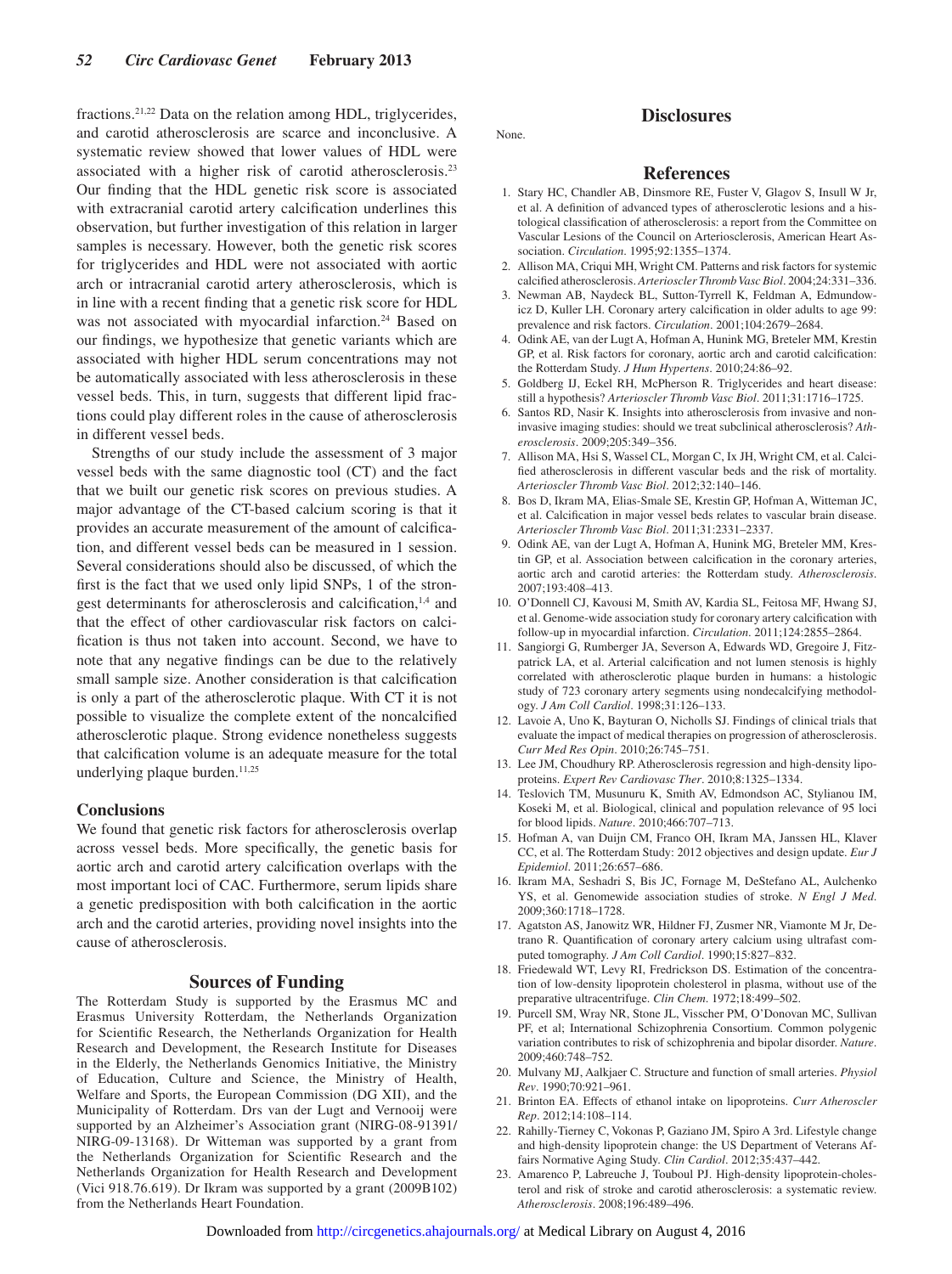- 24. Voight BF, Peloso GM, Orho-Melander M, Frikke-Schmidt R, Barbalic M, Jensen MK, et al. Plasma HDL cholesterol and risk of myocardial infarction: a mendelian randomisation study. *Lancet*. 2012;380:572–580.
- 25. Rumberger JA, Simons DB, Fitzpatrick LA, Sheedy PF, Schwartz RS. Coronary artery calcium area by electron-beam computed tomography and coronary atherosclerotic plaque area: a histopathologic correlative study. *Circulation*. 1995;92:2157–2162.

# **CLINICAL PERSPECTIVE**

Atherosclerosis is a systemic vascular disease with considerable morbidity and mortality. It is known that lifestyle and environmental risk factors, such as hypercholesterolemia, overlap across different vessel beds. However, whether this shared cause also extends to genetic risk factors has not been elucidated yet. This is important because it has been shown that the burden of atherosclerosis differs across vessel beds. Over the years, genome-wide association studies have become a popular tool to identify common genetic variants of both diseases and risk factors of diseases. Using genome-wide association studies, recently important loci were identified that were associated with coronary artery calcification, a strong marker of atherosclerosis. Using computed tomography-based arterial calcification in a sample of community-dwelling elderly persons, we demonstrated that the genetic basis for aortic arch and carotid artery calcification overlaps with these loci of coronary artery calcification. Alternatively, the genetic basis of atherosclerosis can be investigated using the genetics of risk factors of atherosclerosis. Serum lipid levels (total cholesterol, low-density lipoprotein, high-density lipoprotein, and triglycerides) are among the most important risk factors of atherosclerosis, and multiple loci associated with the concentration of different lipid fractions have been identified. Using genetic risk scores of these lipid fractions, we demonstrated that serum lipids share a genetic predisposition with calcification in both the aortic arch and the carotid arteries. These findings add to the existing knowledge on the cause of atherosclerosis and may eventually contribute to the prevention of atherosclerosis.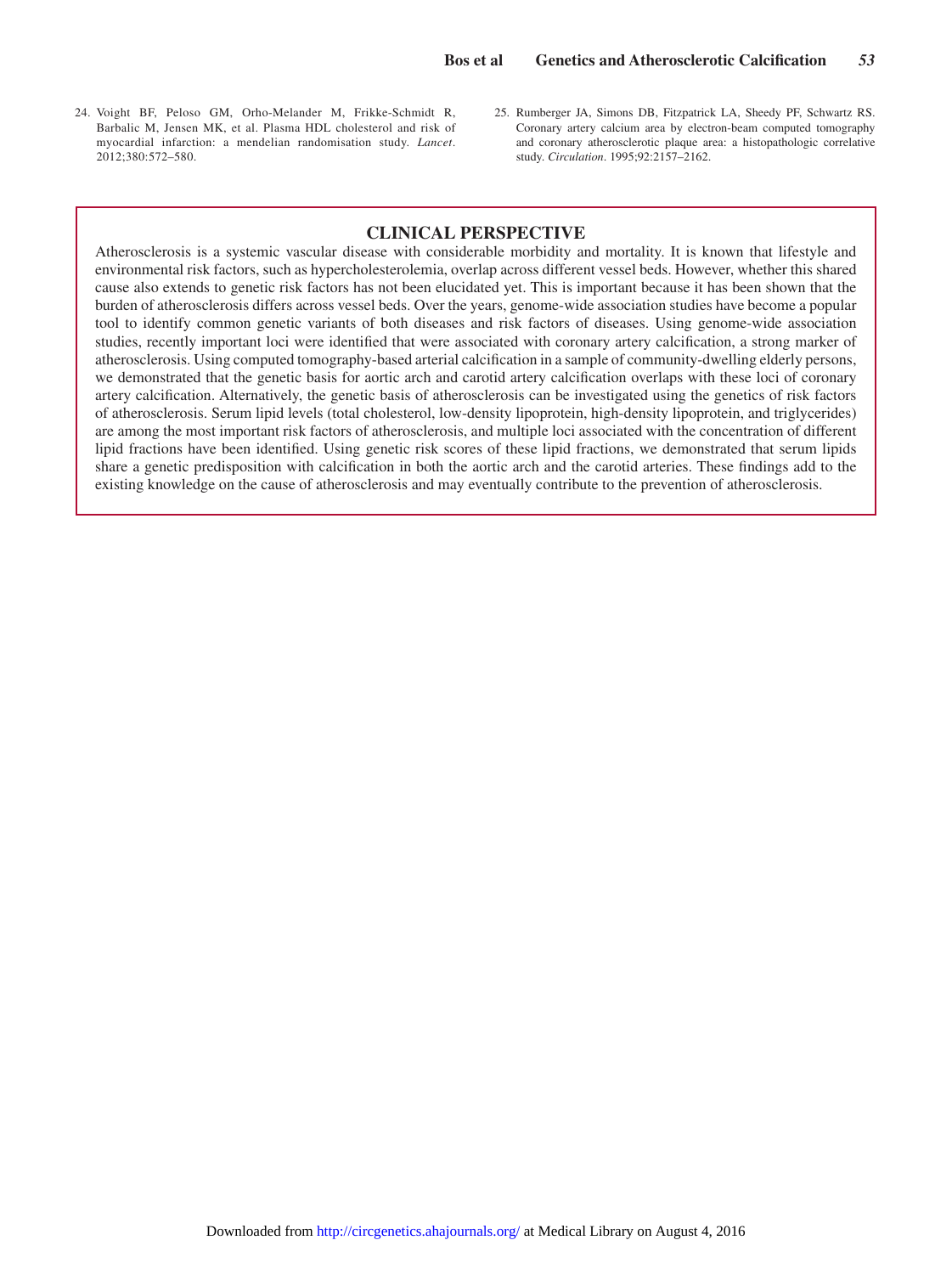



# **Calcification Genetic Loci for Coronary Calcification and Serum Lipids Relate to Aortic and Carotid**

M. van Duijn, Jacqueline C.M. Witteman, Aad van der Lugt and Meike W. Vernooij Daniel Bos, M. Arfan Ikram, Aaron Isaacs, Benjamin F.J. Verhaaren, Albert Hofman, Cornelia

Print ISSN: 1942-325X. Online ISSN: 1942-3268 Copyright © 2012 American Heart Association, Inc. All rights reserved. Dallas, TX 75231 *Circulation: Cardiovascular Genetics* is published by the American Heart Association, 7272 Greenville Avenue, doi: 10.1161/CIRCGENETICS.112.963934 *Circ Cardiovasc Genet.* 2013;6:47-53; originally published online December 16, 2012;

<http://circgenetics.ahajournals.org/content/6/1/47> World Wide Web at: The online version of this article, along with updated information and services, is located on the

Data Supplement (unedited) at:

<http://circgenetics.ahajournals.org/content/suppl/2012/12/16/CIRCGENETICS.112.963934.DC1.html>

information about this process is available in the [Permissions and Rights Question and Answer d](http://www.ahajournals.org/site/rights/)ocument. requested is located, click Request Permissions in the middle column of the Web page under Services. Further Center, not the Editorial Office. Once the online version of the published article for which permission is being in *Circulation: Cardiovascular Genetics* can be obtained via RightsLink, a service of the Copyright Clearance **Permissions:** Requests for permissions to reproduce figures, tables, or portions of articles originally published

<http://www.lww.com/reprints> **Reprints:** Information about reprints can be found online at:

<http://circgenetics.ahajournals.org//subscriptions/> **Subscriptions:** Information about subscribing to *Circulation: Cardiovascular Genetics* is online at: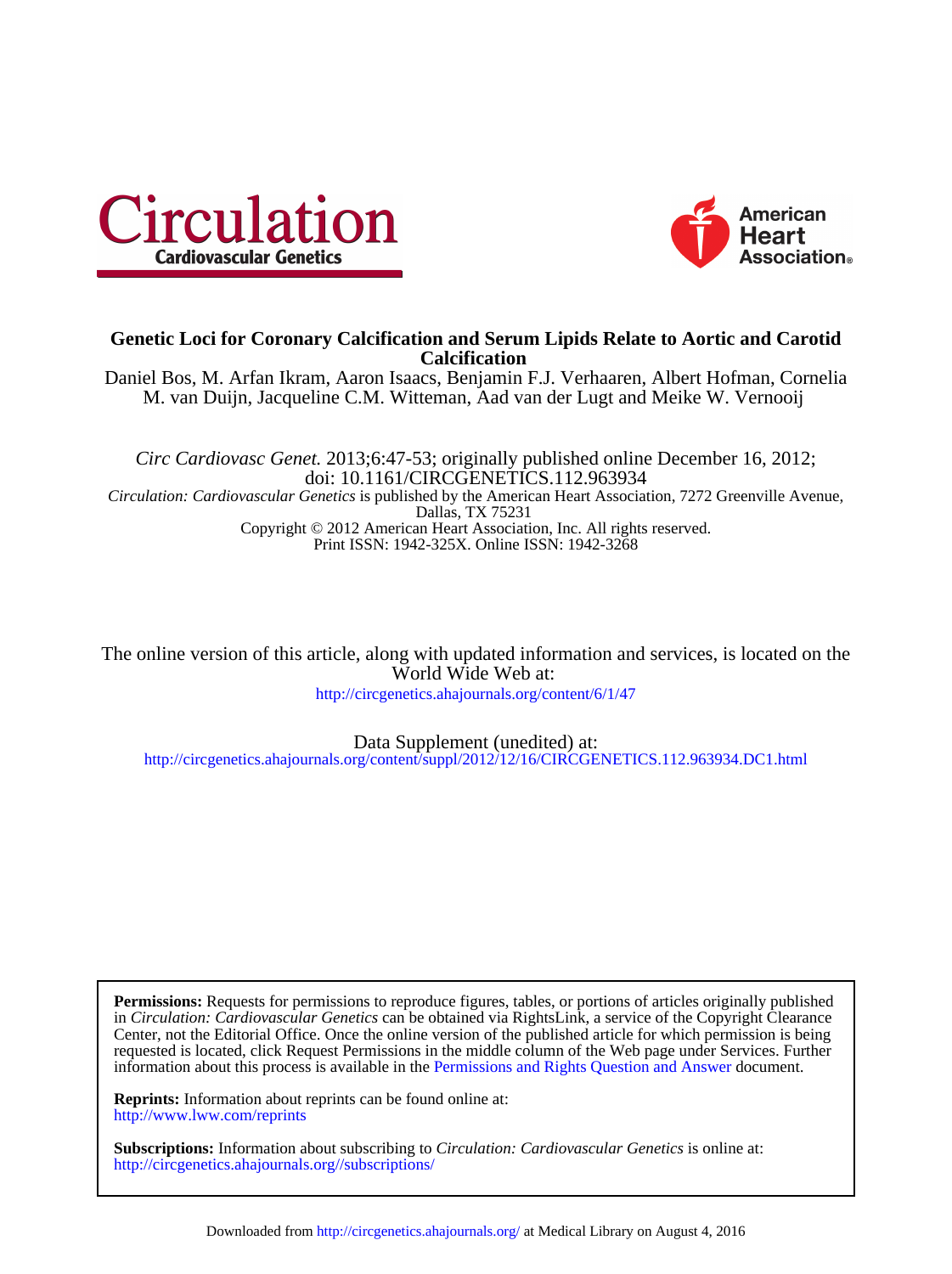# SUPPLEMENTAL MATERIAL

Supplementary table I. Single nucleotide polymorphisms (SNPs) for coronary calcification and serum lipid levels.

|                                             | RS-number                                                                                           |
|---------------------------------------------|-----------------------------------------------------------------------------------------------------|
| Coronary artery calcification               | 1333049, 9349379, 2026458                                                                           |
| Serum lipid levels (total cholesterol, LDL, | 7515577, 6759321, 2290159, 2814982, 9488822, 2285942, 2072183, 1961456, 2737229, 581080, 651007,    |
| HDL, triglycerides)                         | 2255141, 10832963, 174550, 7941030, 11220463, 7206971, 7239867, 492602, 2277862, 2902940, 4297946,  |
|                                             | 11153594, 12670798, 217386, 649129, 1129555, 174583, 11220462, 2332328, 247616, 7225700, 2902941,   |
|                                             | 909802, 4660293, 1689800, 4846914, 12328675, 1515100, 13107325, 6450176, 2814944, 605066, 1084651,  |
|                                             | 17145738, 4731702, 9987289, 2293889, 10808546, 643531, 2923084, 3136441, 174601, 7115089, 7134375,  |
|                                             | 3741414, 7134594, 4759375, 4765127, 838880, 2652834, 16942887, 2925979, 881844, 4148008, 4082919,   |
|                                             | 7241918, 12967135, 7255436, 737337, 386000, 6065906, 181362, 2131925, 1321257, 10195252, 2943645,   |
|                                             | 645040, 442177, 9686661, 1553318, 2247056, 13238203, 7811265, 11776767, 1495743, 2954029, 10761731, |
|                                             | 2068888, 174546, 11613352, 12310367, 2412710, 2929282, 261342, 11649653, 7205804, 439401, 4810479,  |
|                                             | 5756931, 12027135, 2479409, 3850634, 629301, 2807834, 514230, 1367117, 4299376, 12916, 6882076,     |
|                                             | 3757354, 1800562, 3177928, 1564348, 2126259, 1030431, 2954022, 11136341, 11065987, 1169288,         |
|                                             | 2000999, 6511720, 1883025, 1532085, 3764261, 4420638, 1800961, 1042034, 1260326, 12678919, 964184,  |
|                                             | 10401969                                                                                            |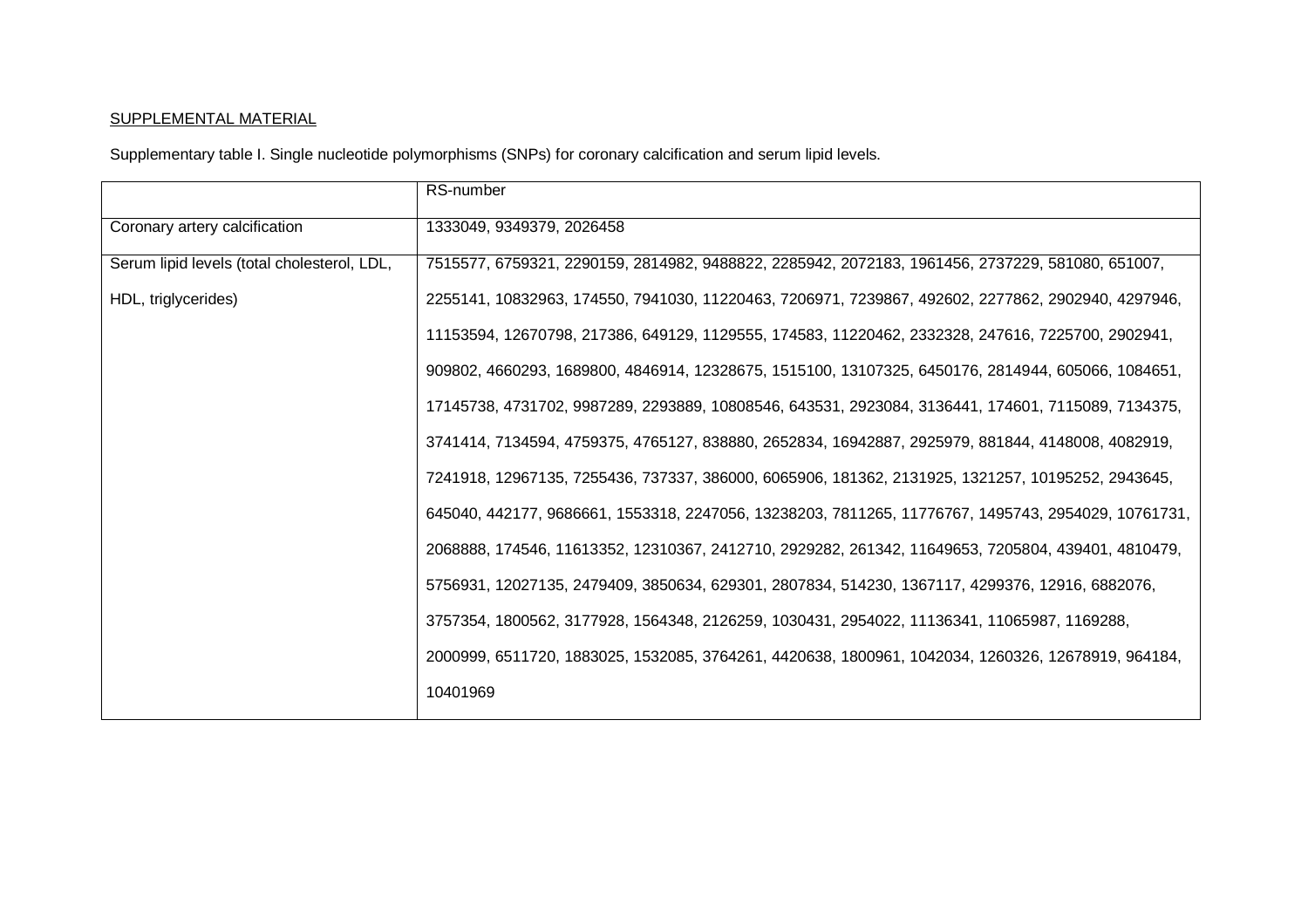| Variable                                  | Rotterdam Study-participants in present analyses | Other Rotterdam Study-participants* |
|-------------------------------------------|--------------------------------------------------|-------------------------------------|
| Women                                     | 991 (49.9)                                       | 2572 (63.3)                         |
| Age $(y)$                                 | $69.8 \pm 6.8$                                   | $74.5 \pm 7.8$                      |
| BMI ( $\text{kg/m}^2$ )                   | $27.6 \pm 3.9$                                   | $27.6 \pm 4.3$                      |
| Smoking (ever)                            | 1351 (68.0)                                      | 2643 (65.1)                         |
| Systolic blood pressure (mmHg)            | $146.7 \pm 20.4$                                 | $151.5 \pm 21.8$                    |
| Diastolic blood pressure (mmHg)           | $80.1 \pm 10.9$                                  | $79.6 \pm 11.0$                     |
| Use of blood pressure-lowering medication | 793 (39.9)                                       | 2060 (50.7)                         |
| <b>Diabetes</b>                           | 213(10.7)                                        | 601 (14.8)                          |
| Serum total cholesterol (mmol/l)          | $5.79 \pm 0.96$                                  | $5.85 \pm 0.98$                     |
| Serum HDL cholesterol (mmol/l)            | $1.38 \pm 0.37$                                  | $1.40 \pm 0.40$                     |
| Use of lipid-lowering medication          | 268 (13.5)                                       | 499 (12.3)                          |

Supplementary table II. Vascular risk profiles across participants in the current study and total Rotterdam Study cohort.

 $*$  These are all other Rotterdam Study-participants that participated in the follow-up visit  $[n = 6050$  (all) – 1987 (current study) = 4063] from which the present

study population (n=1987) was derived.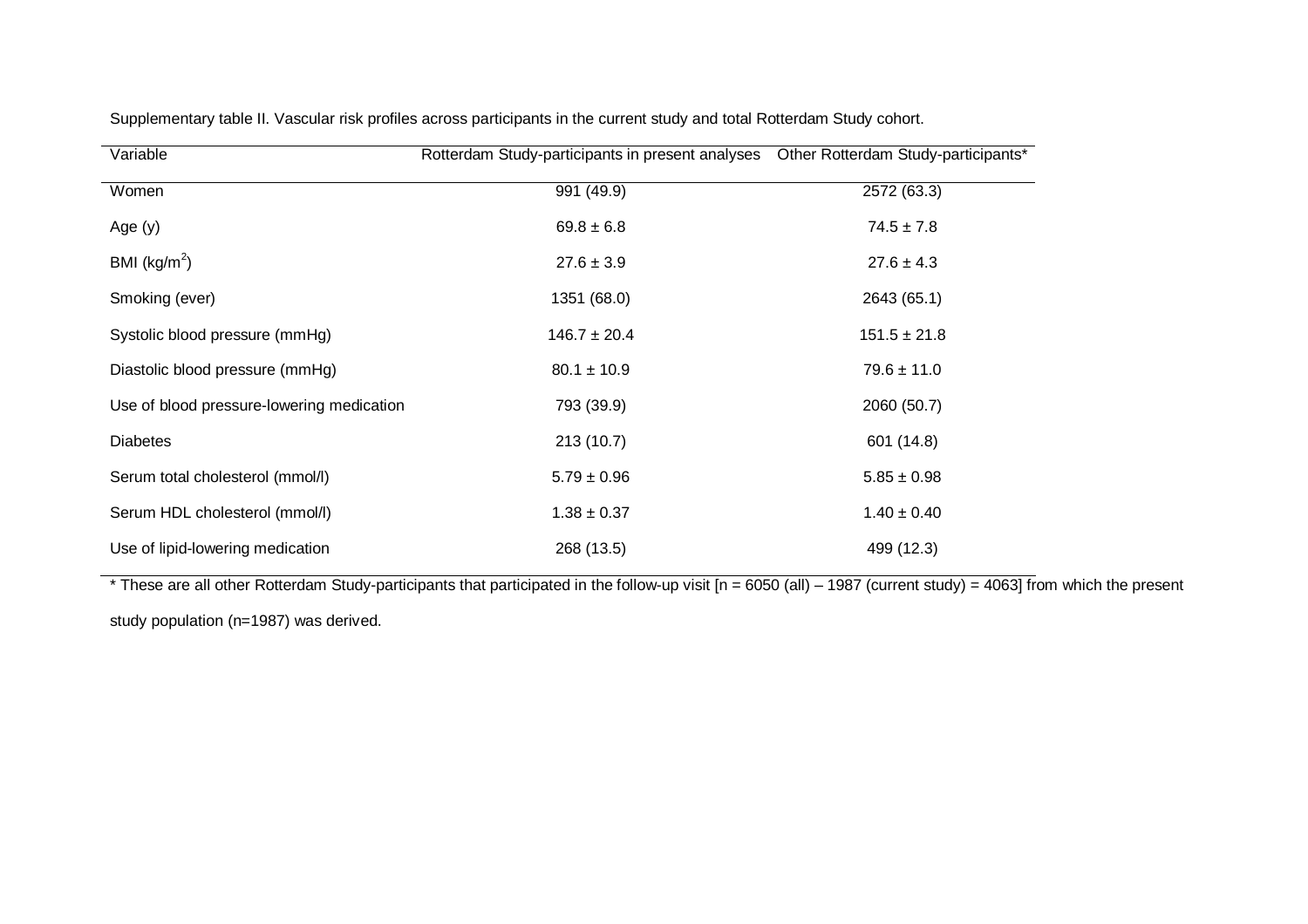# Supplementary table III. Correlations between calcification across the aortic arch, extracranial carotid and intracranial carotid artery

| Location of calcification   | Aortic arch | Extracranial carotid artery | Intracranial carotid artery |
|-----------------------------|-------------|-----------------------------|-----------------------------|
|                             |             |                             |                             |
| Aortic arch                 |             | 0.57                        | 0.53                        |
|                             |             |                             |                             |
| Extracranial carotid artery | 0.57        |                             | 0.54                        |
|                             |             |                             |                             |
| Intracranial carotid artery | 0.53        | 0.54                        |                             |
|                             |             |                             |                             |

Values represent Spearman's correlation coefficients (P < 0.01 for all correlations)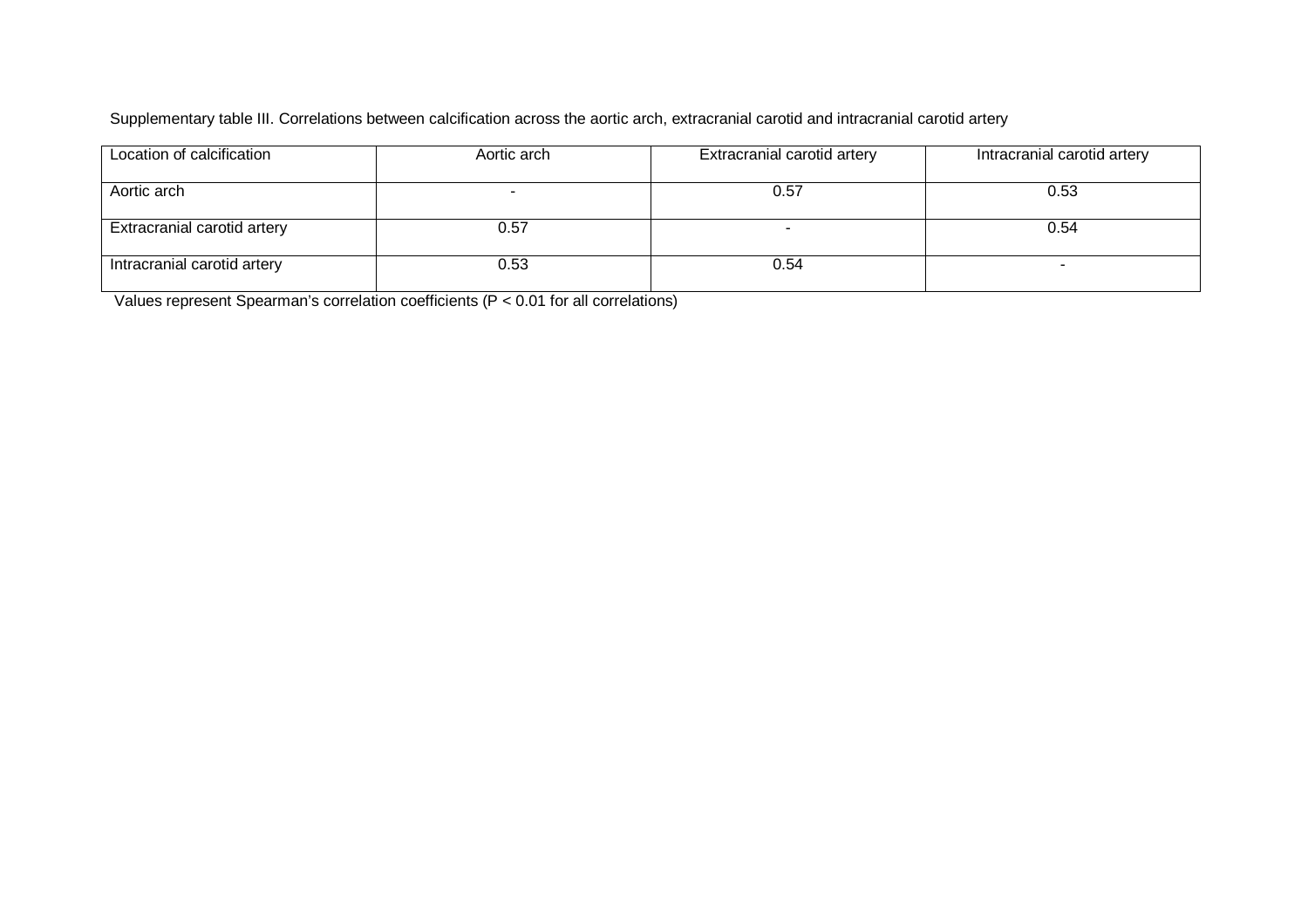| GRS*                                  | Aortic arch        | $\boldsymbol{P}$ | $%$ EV | <b>Extracranial carotid</b>  | $\boldsymbol{P}$ | $%$ EV | Intracranial carotid | $\mathsf{P}$ | %EV |
|---------------------------------------|--------------------|------------------|--------|------------------------------|------------------|--------|----------------------|--------------|-----|
|                                       | calcification      |                  |        | calcification                |                  |        | calcification        |              |     |
| Model 1                               |                    |                  |        |                              |                  |        |                      |              |     |
| Combined risk score (LDL, HDL,        | 0.07(0.03;0.11)    | 0.002            | 0.5    | $0.\overline{10(0.05;0.14)}$ | < 0.001          | 1.0    | 0.05(0.01;0.10)      | 0.024        | 0.3 |
| triglycerides)                        |                    |                  |        |                              |                  |        |                      |              |     |
| Combined risk score (total            | 0.08(0.03;0.12)    | 0.001            | 0.6    | 0.09(0.05; 0.14)             | < 0.001          | 0.8    | 0.07(0.02;0.11)      | 0.003        | 0.4 |
| cholesterol, LDL, HDL, triglycerides) |                    |                  |        |                              |                  |        |                      |              |     |
| Model 2                               |                    |                  |        |                              |                  |        |                      |              |     |
| Combined risk score (LDL, HDL,        | 0.05(0.01;0.09)    | 0.009            | 0.3    | 0.08(0.04;0.12)              | < 0.001          | 0.6    | 0.04(0.00; 0.08)     | 0.056        | 0.1 |
| triglycerides)                        |                    |                  |        |                              |                  |        |                      |              |     |
| Combined risk score (total            | 0.06(0.02;0.10)    | 0.003            | 0.4    | 0.08(0.04;0.12)              | < 0.001          | 0.6    | 0.06(0.02;0.10)      | 0.008        | 0.3 |
| cholesterol, LDL, HDL, triglycerides) |                    |                  |        |                              |                  |        |                      |              |     |
| Model 3                               |                    |                  |        |                              |                  |        |                      |              |     |
| Combined risk score (LDL, HDL,        | $0.03(-0.01;0.07)$ | 0.162            | 0.1    | 0.05(0.01;0.09)              | 0.028            | 0.2    | $0.02(-0.03;0.06)$   | 0.434        | 0.0 |
| triglycerides)                        |                    |                  |        |                              |                  |        |                      |              |     |
| Combined risk score (total            | $0.03(-0.02;0.07)$ | 0.218            | 0.0    | $0.03(-0.02;0.07)$           | 0.205            | 0.0    | $0.02(-0.02;0.06)$   | 0.352        | 0.0 |
| cholesterol, LDL, HDL, triglycerides) |                    |                  |        |                              |                  |        |                      |              |     |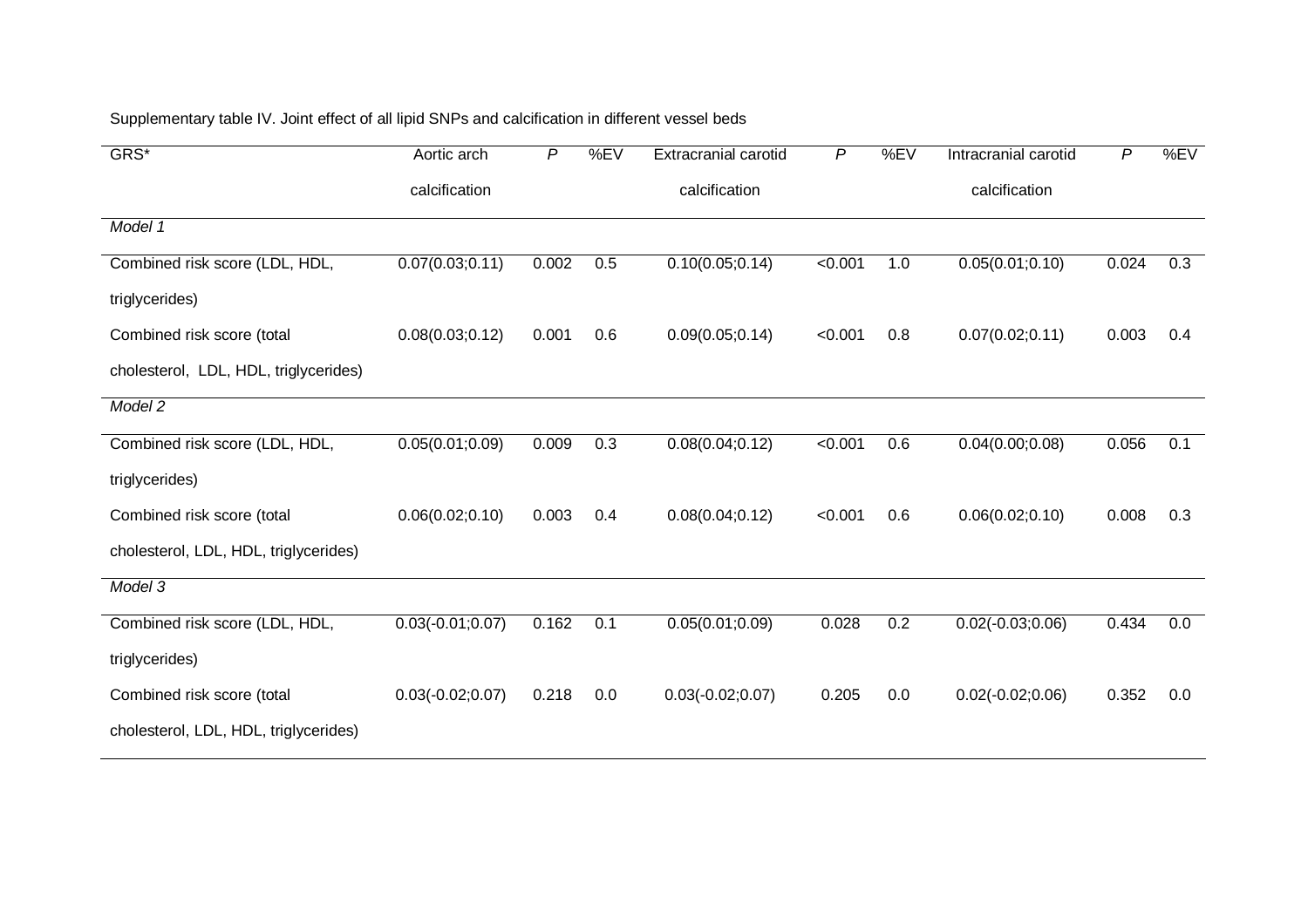Values represent differences in standardized calcification volumes [Ln(calcification volume +1.0 mm<sup>3</sup>)] with 95% confidence intervals, per SD increase in the combined genetic risk score (GRS). %EV = percent explained variance.

Model 1: unadjusted.

Model 2: adjusted for age, sex and cardiovascular risk factors (BMI, systolic and diastolic blood pressure, blood pressure lowering medication, diabetes mellitus and smoking status).

Model 3: as model 2, additionally adjusted for serum total cholesterol and the use of lipid-lowering medication.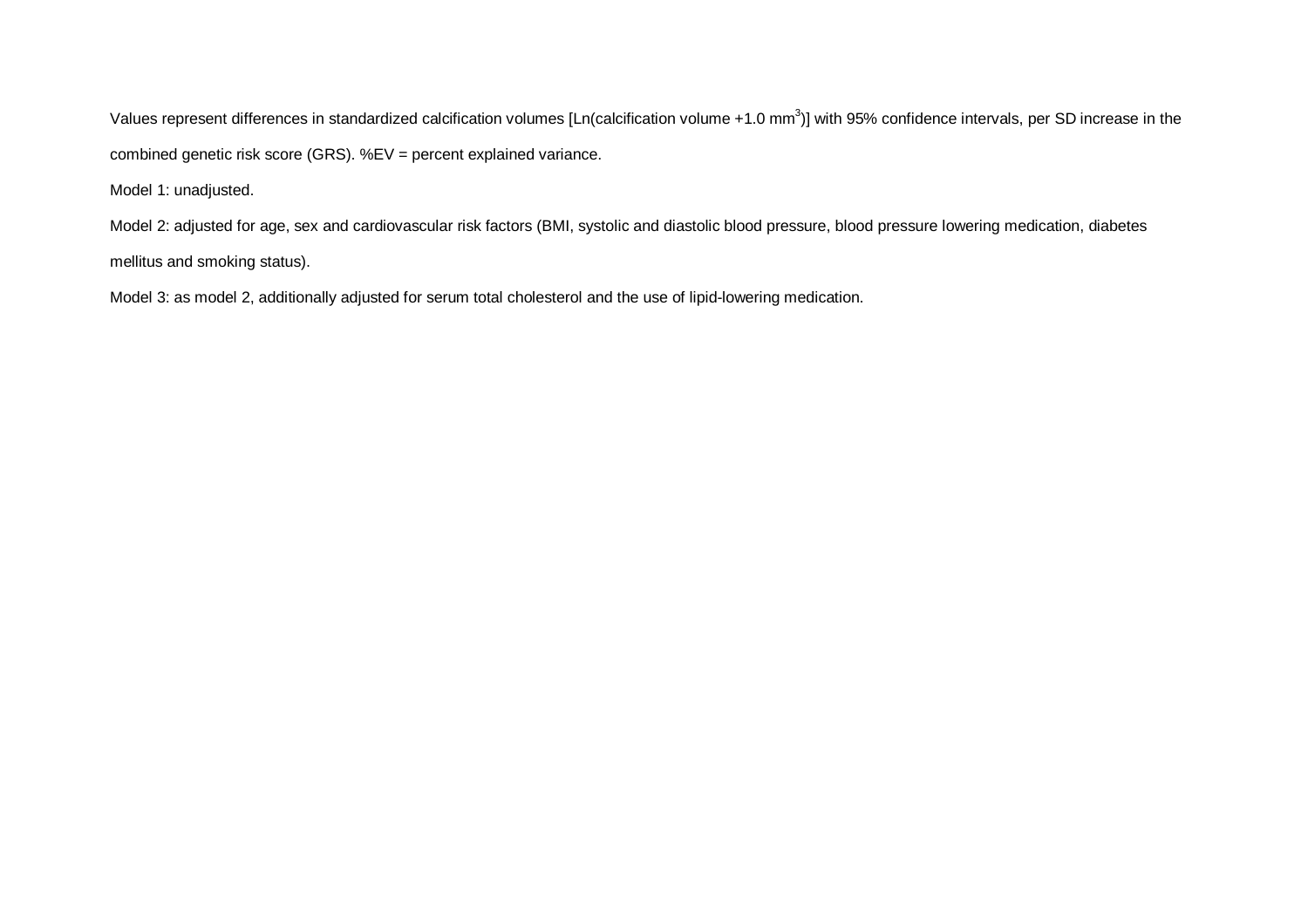| Lipid fractions          | Aortic arch calcification | P       | Extracranial carotid calcification | P       | Intracranial carotid calcification | $\mathsf{P}$ |
|--------------------------|---------------------------|---------|------------------------------------|---------|------------------------------------|--------------|
| Model 1                  |                           |         |                                    |         |                                    |              |
| <b>Total cholesterol</b> | 0.11(0.07;0.16)           | < 0.001 | 0.12(0.08; 0.17)                   | < 0.001 | 0.07(0.03;0.12)                    | 0.002        |
| LDL cholesterol          | 0.15(0.11; 0.20)          | < 0.001 | 0.13(0.08;0.18)                    | < 0.001 | 0.08(0.03;0.13)                    | 0.002        |
| <b>HDL</b> cholesterol   | $-0.30(-0.41,-0.18)$      | < 0.001 | $-0.13(-0.25,-0.01)$               | 0.028   | $-0.13(-0.25,-0.01)$               | 0.037        |
| <b>Triglycerides</b>     | 0.10(0.04; 0.16)          | 0.001   | 0.11(0.05;0.17)                    | 0.001   | 0.09(0.02;0.15)                    | 0.008        |
| Model 2                  |                           |         |                                    |         |                                    |              |
| LDL cholesterol          | 0.14(0.09; 0.19)          | < 0.001 | 0.12(0.07;0.17)                    | < 0.001 | 0.07(0.02;0.12)                    | 0.008        |
| <b>HDL</b> cholesterol   | $-0.26(-0.39,-0.12)$      | < 0.001 | $-0.01(-0.14;0.13)$                | 0.945   | $-0.05(-0.19;0.09)$                | 0.481        |
| Triglycerides            | $0.01(-0.07;0.07)$        | 0.893   | 0.08(0.01;0.15)                    | 0.023   | $0.06(-0.02;0.13)$                 | 0.123        |

Supplementary table V. Serum lipid levels and calcification in different vessel beds

Values represent differences in standardized calcification volumes [Ln(calcification volume +1.0 mm<sup>3</sup>)] with 95% confidence intervals, per unit increase of

serum lipid concentration.

Model 1: Adjusted for age, sex and lipid-lowering medication.

Model 2: As model I, but for LDL: + HDL and triglycerides. For HDL: + LDL and triglycerides. For triglycerides: + HDL and LDL.